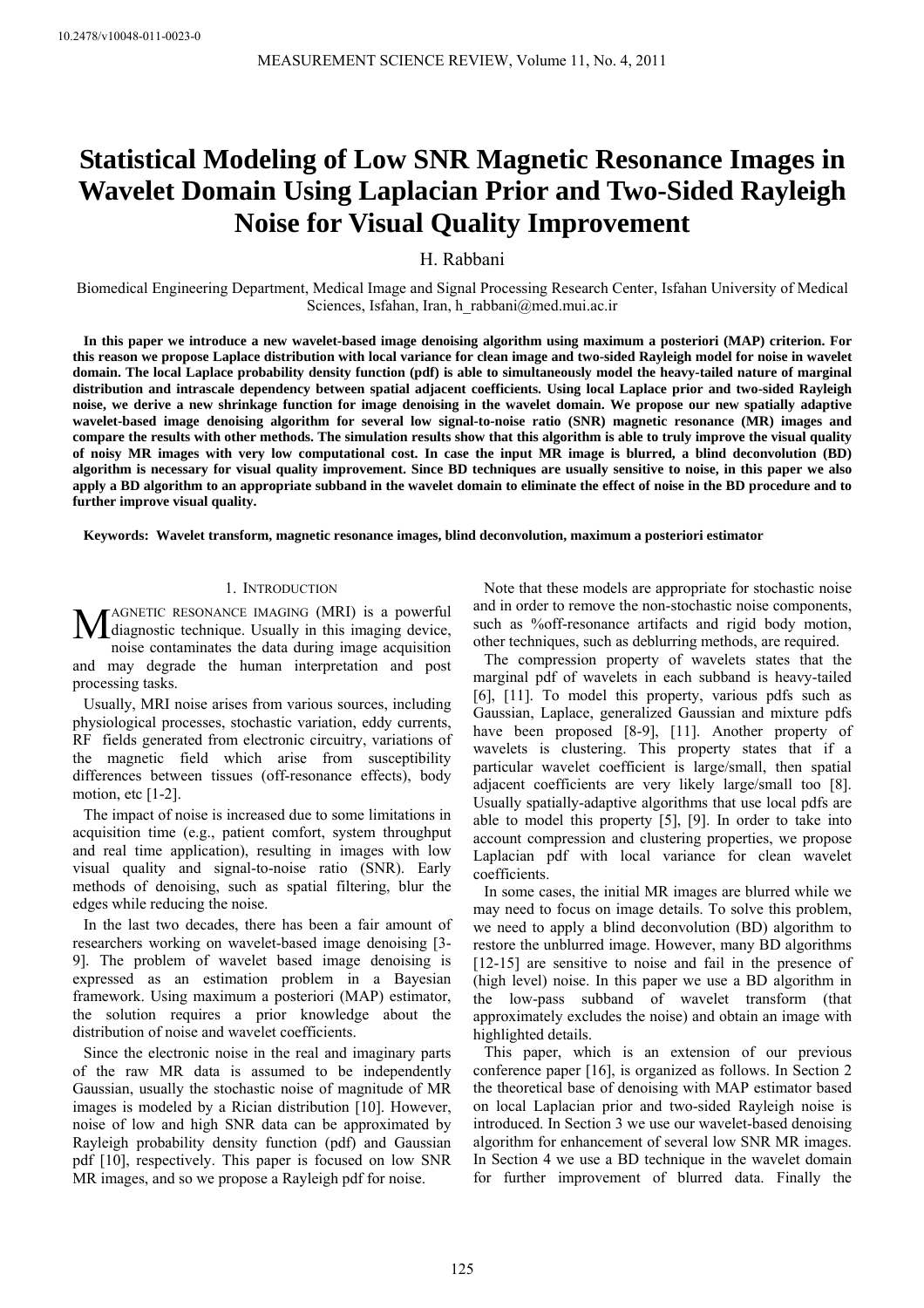concluding remarks are given in Section 5.

Note that in our previous works [9], [17-18] we employ mixture pdf to capture the heavy-tailed nature of wavelet coefficients. In this paper we use a simple non-mixture model (Laplacian pdf) that decreases the computational complexity. Although this model is simpler, using a more complex model only will be useful when we have enough data for accurate estimation (of model parameters). Since we use a local window around each coefficient to capture the intrascale dependency (local pdf), which is the main important dependency between coefficients, we must choose an appropriate distribution for data within the window. For instance, for a  $3\times3$  window we must fit an appropriate distribution to data using just 9 observations, and if we use a model with many parameters, our estimations may not be reliable. In this base, our simulations confirm that using a simple local Laplacian prior in many cases can compete with the mixture model. In addition, the proposed distribution for noise in [17] is Gaussian. In this paper, we estimate the Rician noise, which is the accurate model for noise in MRI, with Rayleigh noise (for high level noise) and obtain another closed form for thresholding. In spite of previous works, the main purpose of this paper is deblurring, not denoising, and the MAP-based denoising algorithm is used in high-pass subbands (for noisy cases) before deblurring in the wavelet domain [9], [16-18].

# 2. PROPOSED SPATIALLY-ADAPTIVE WAVELET-BASED DENOISING METHOD

The goal of this section is to estimate the clean signal from noisy observations using the MAP criterion. Let  $y(k)=w(k)+n(k)$ , w(k) and  $n(k)$  represent the low SNR MR image, clean image and noise in wavelet domain, respectively.

The MAP estimator  $\hat{w}(k)$  is defined by:

$$
\hat{w}(k) = \underset{w(k)}{\arg \max} \ p_{w(k)|y(k)}(w(k) | y(k)) \tag{1}
$$

Using Bayes' rule we would have:

$$
\hat{w}(k) = \arg \max_{w(k)} \left[ p_{y(k)|w(k)}(y(k) | w(k)) p_{w(k)}(w(k)) \right] (2)
$$

From y(k)=w(k)+n(k) we have:  
\n
$$
p_{y(k)|w(k)}(y(k)|w(k)) = p_n(y(k) - w(k)).
$$

Therefore, we can write:

$$
\hat{w}(k) = \arg \max_{w(k)} [\log(p_n(y(k) - w(k))) + \log(p_{w(k)}(w(k)))]
$$
\n(3)

and we can obtain the MAP estimate of  $w(k)$  by setting the derivative to zero with respect to  $w(k)$  that gives the following equation to solve for  $w(k)$ :

$$
\frac{d \log(p_{n(k)}(y(k) - w(k)))}{dw(k)} + \frac{d \log(p_{w(k)}(w(k)))}{dw(k)} = 0 \quad (4)
$$

In this paper we use a Laplacian pdf with local variance for clean data in the wavelet domain:

$$
p_{w(k)}(w(k)) = \frac{1}{\sigma(k)\sqrt{2}} \exp(-\sqrt{2} \frac{|w(k)|}{\sigma(k)})
$$
 (5)

Therefore, we have:

 $\log(p_{w(k)}(w(k))) = -\log(\sigma(k)\sqrt{2}) - \sqrt{2}|w(k)|/\sigma(k)$  that leads to the following equation:

$$
\frac{d \log(p_{n(k)}(y(k)-w(k)))}{dw(k)} - \frac{\sqrt{2}}{\sigma(k)} sign(w(k)) = 0 \quad (6)
$$

It has been shown that the noise of low SNR images is modeled by a two-sided Rayleigh pdf [10]:

$$
p_{n(k)}(n(k)) = \frac{1}{2\alpha^2} \cdot \exp(-\frac{n^2(k)}{2\alpha^2})
$$
 (7)

where  $\alpha = \sigma_n / \sqrt{2}$  and  $\sigma_n$  indicates the noise variance. Substituting (7) to (6) we obtain:

$$
\frac{-1}{y(k)-w(k)} + \frac{y(k)-w(k)}{\alpha^2} - \frac{\sqrt{2}}{\sigma(k)} sign(w(k)) = 0
$$
 (8)

By solving the above equation, the MAP estimator comes out to be:

$$
\hat{w}(k) = sign(y(k)).\max(0,|y(k)| - \frac{\alpha^2}{\sigma(k)\sqrt{2}} + \sqrt{\frac{\alpha^4}{2\sigma^2(k)}} + \alpha^2)
$$
\n(9)

Fig.1 shows the nonlocal version of the shrinkage function (9) for various parameters. It is clear that for a constant  $\sigma$ , the data will be more shrunk for larger  $\alpha$ . In contrast, for a constant  $\alpha$ , the data will be more shrunk for smaller  $\sigma$ .

To implement the obtained shrinkage function (9) we need to estimate the parameters  $\alpha$  and  $\sigma(k)$ . The noise variance  $\sigma_n^2$  is estimated using a robust median estimator for the finest scale of noisy wavelet coefficients [3]. So,  $\alpha = \sigma$  / $\sqrt{2}$  is obtained as follows:

$$
\alpha = \frac{median(|y_i|)}{0.6745\sqrt{2}}
$$
  
  $y_i \in subband \quad HH \quad in \quad finest \quad scale$  (10)

The clean image variance  $\sigma^2(k)$  is estimated by averaging over a squared window  $N(k)$  centered at  $k$  [5]:

$$
\hat{\sigma}^2(k) = \max(\frac{1}{\langle N(k) \rangle} \sum_{j \in N(k)} y^2(j) / M - \sigma_n^2, 0) \tag{11}
$$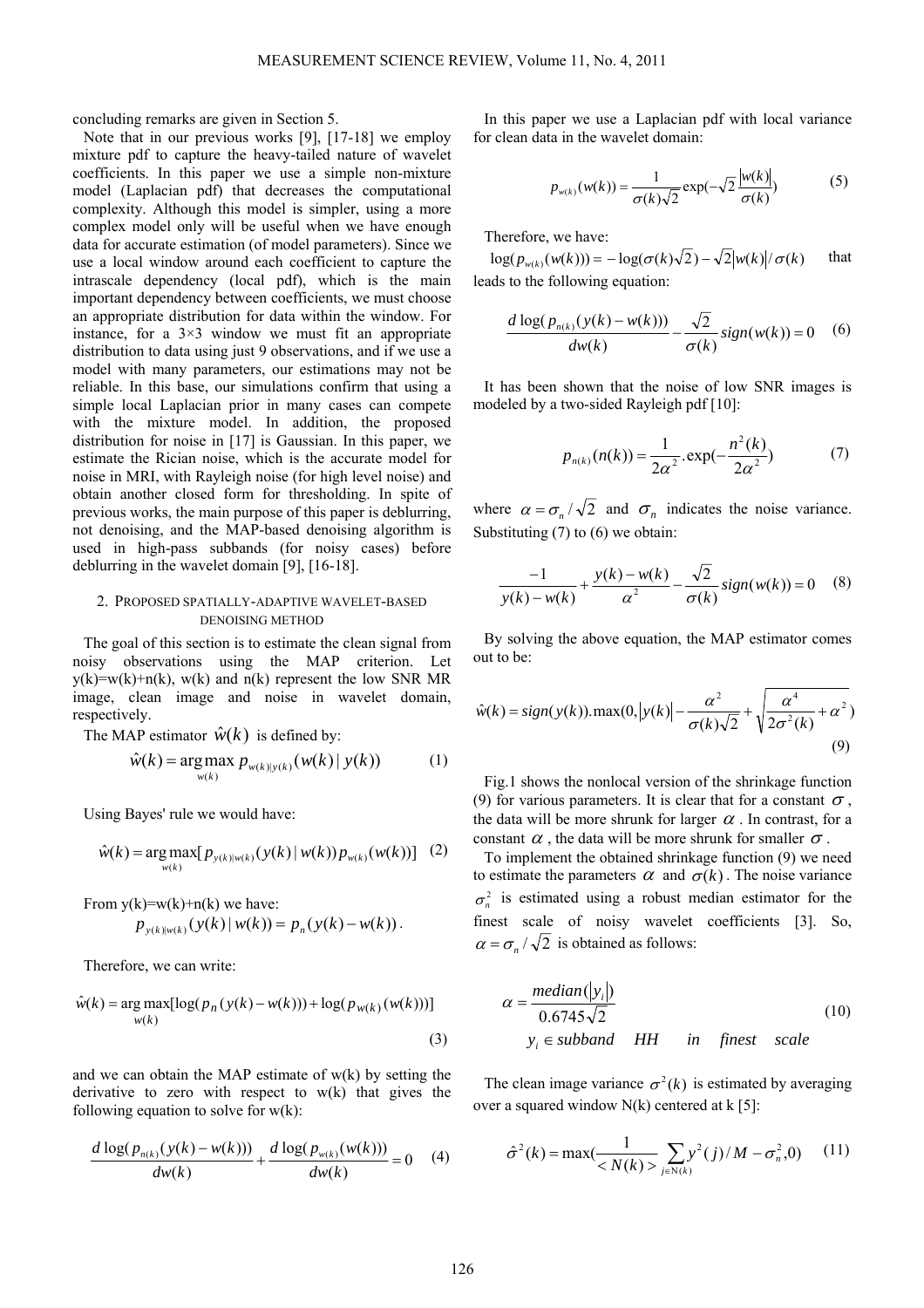where  $\langle N(k) \rangle$  is the number of coefficients in N(k).

The proposed denoising algorithm using the above thresholding function is concluded in Table 1.



Fig.1. Shrinkage function (9) for various parameters.

Table 1. Proposed denoising algorithm in this paper

| Step 1 | Take the wavelet transform of the low SNR observation.                        |
|--------|-------------------------------------------------------------------------------|
| Step 2 | Estimate $\alpha$ from noisy coefficients using (10).                         |
| Step 3 | For each wavelet coefficient, estimate the variance $\sigma^2(k)$ using (11). |
| Step 4 | Substitute the obtained parameters in previous two steps in (9).              |
| Step 5 | Take the inverse wavelet transform of the reconstructed image.                |



Fig.2. Images from top to bottom: low SNR cardiac images, denoised images with Wiener filter, images denoised with our method.

### 3. LOW SNR MR IMAGE ENHANCEMENT

In this section, we use our spatially adaptive algorithm to improve the visual quality of low SNR MR images.

We implement our algorithm in the discrete complex wavelet domain (DCWT) [19]. Notwithstanding, ordinary wavelet transform is an efficient computational algorithm and sparse representation that has excellent performance in many signal processing applications, yet it suffers from several fundamental shortcomings including the lack of shift invariance and poor directional selectivity [19]. In fact, although ordinary wavelet transform is optimal for a large class of 1-D signals, it only represents point-singularities efficiently and in 2-D domain it is less efficient for line-and curve-singularities (edges). Therefore, ordinary wavelet transform does not possess these optimality properties for 2- D signals such as natural images, and the development of 2- D multiscale transforms that isolate edges with different orientations in different subbands and represent edges more efficiently than the separable DWT, such as DCWT, has been considered. In this paper the 6-tap filter proposed in [20] is used for each dimension of DCWT.

Fig.2 shows a cardiac MR image denoised with our method and Wiener filtering in the DCWT domain with 3 levels. The Wiener filter can be obtained by using Gaussian prior distribution and modeling noise with AWGN (denoised data =  $\frac{\text{variance of noise free data}}{\text{maxmax}} \times \text{noisy data}$ ).

# variance of noisy data

We understand from this figure that our method is able to reduce the noise while preserving the edges and main features of MR images. Another advantage of our algorithm is its complexity. In practice, our spatially adaptive algorithm is very fast. For example, on an Intel Core Duo 1.83 GHz personal computer with 2 GB RAM, the average CPU time in MATLAB environment for processing  $512\times512$  images using our spatially adaptive denoising algorithm is about 2 s.

The effect of the window size is illustrated in Fig.3. We can see that large window sizes produce blurred images.



Fig.3. Left: denoised image with our method for window size 3×3. Right: denoised image with our method for window size 15×15.

## 4. BD IN WAVELET DOMAIN

In this section we complete the introduced denoising algorithm to improve the visual quality of blurred MR images by applying a BD algorithm in the wavelet domain. Although up to now a large number of BD algorithms have been introduced [12-16], [22-27], many of them are sensitive to noise and fail in a noisy environment [12-13] and many of the recently published methods that try to dominate this problem are time consuming [22-24]. In this paper, we use an iterative process similar to the Lucy-Richardson algorithm based on the maximum likelihood criterion [12-13] for BD in low-pass subband in the wavelet domain. Even though the Lucy-Richardson algorithm is well known, it has many variations which are stated to be fast and not affected by noise [14]. We use an available version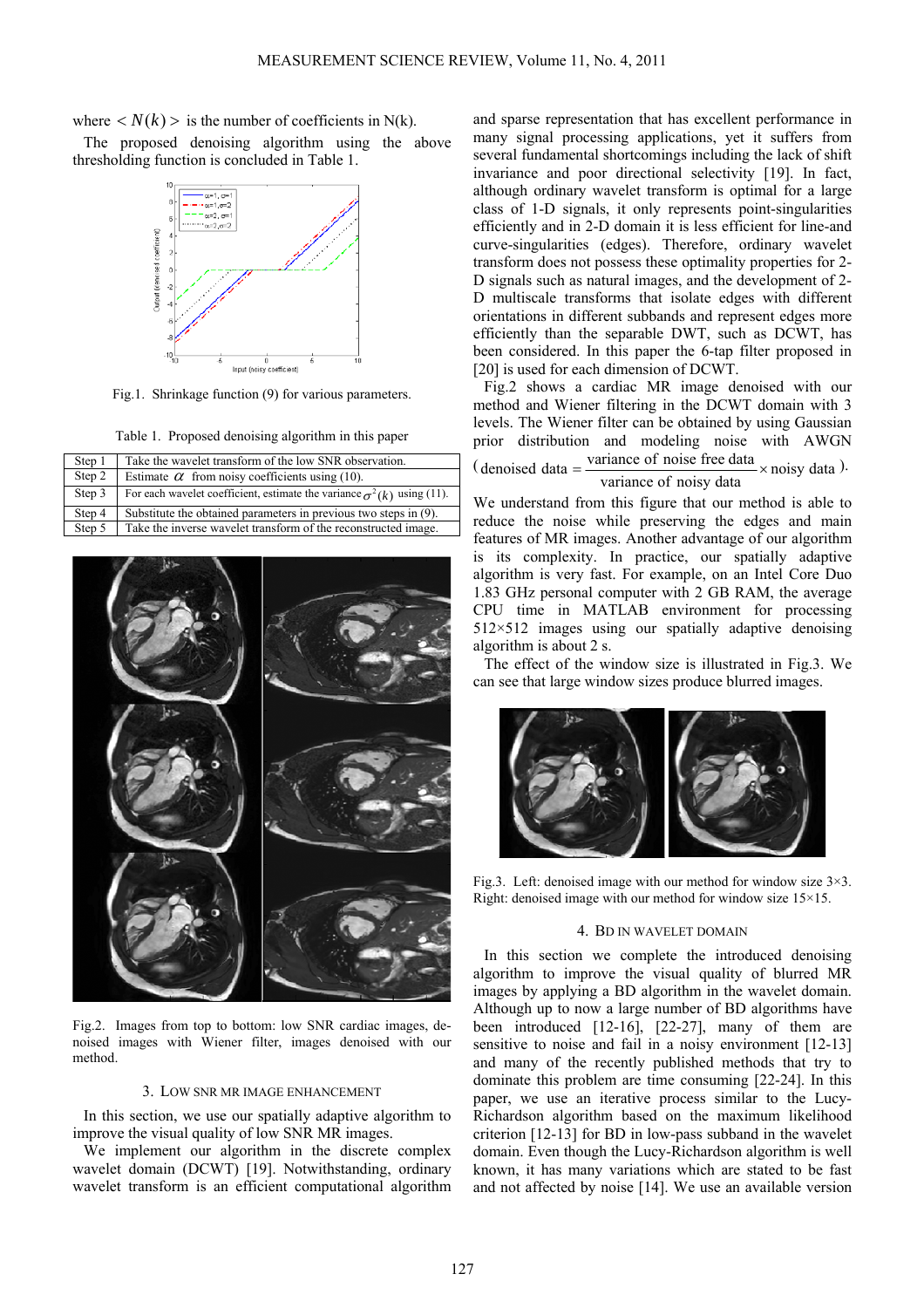of this algorithm in MATLAB that is a more accurate and fast version of the Lucy-Richardson algorithm. The main reason of applying BD on low-pass subband is that the noise mainly contaminates the high-pass subbands [8]. For example, we add an additive white Gaussian noise (with variance 20) to a  $144\times144$  grayscale image and the signalto-noise ratio for corresponding subbands in 3 scales are 0.9145, -3.5094, and -4.9150, respectively. Note that in our method we obtain at first (approximately) noise-free data using the proposed MAP-based denoising in Section 2, and then apply BD algorithm to this data (Fig.4). The results of a sample MR image restoration with our algorithm are illustrated in Fig.5. In this figure, we also compare the results of our algorithm with the method proposed in [12- 14] (applying BD algorithm in the image domain). Note that since some details may be better visualized by the latter method, in some cases a combination of the results obtained by both algorithms may be beneficial. An additional application of our algorithm to a simulated blurry image can be seen in Fig.6.



Fig.4. The block diagram of image enhancement in wavelet domain. Note that in some cases in addition to applying BD to low-pass subband, we also apply BD algorithm to other subbands (after denoising).



Fig.5. From left to right: initial image, restored image produced from applying BD algorithm in image domain, and image restored with our algorithm.

Table 2. Comparison between PSNRs, and MIs of themethod proposed in this paper (and other versions of this algorithm for other choices of distributions of signal and noise) with the method proposed in [12-14] for a 128×128 MR Image

| Level<br>of<br>Noise | <b>PSNR</b>                      | MI   | <b>PSNR</b>                                           | МI   | <b>PSNR</b>                                          | MI   | <b>PSNR</b> | MI   |
|----------------------|----------------------------------|------|-------------------------------------------------------|------|------------------------------------------------------|------|-------------|------|
|                      | Proposed<br>Method in<br>[12-14] |      | Our Method with<br>Laplacian Prior,<br>Gaussian Noise |      | Our Method<br>with Gaussian Prior,<br>Gaussian Noise |      | Our Method  |      |
| C=5                  | 31.95                            | 1.69 | 30.04                                                 | 1.64 | 29.82                                                | 1.62 | 31.65       | 1.75 |
| ζ=10                 | 26.59                            | 1.39 | 26.52                                                 | 1.50 | 26.32                                                | 1.48 | 27.10       | 1.60 |
| $\leq$ 15            | 23.19                            | 1.16 | 23.81                                                 | 1.42 | 23.63                                                | 1.38 | 24.06       | 1.48 |
| $=25$                | 18.74                            | 0.79 | 19.69                                                 | 1.26 | 19.65                                                | 1.24 | 19.85       | 1.32 |
| $z = 40$             | 14.71                            | 0.54 | 15.80                                                 | 1.09 | 15.79                                                | 1.07 | 15.90       | 1.12 |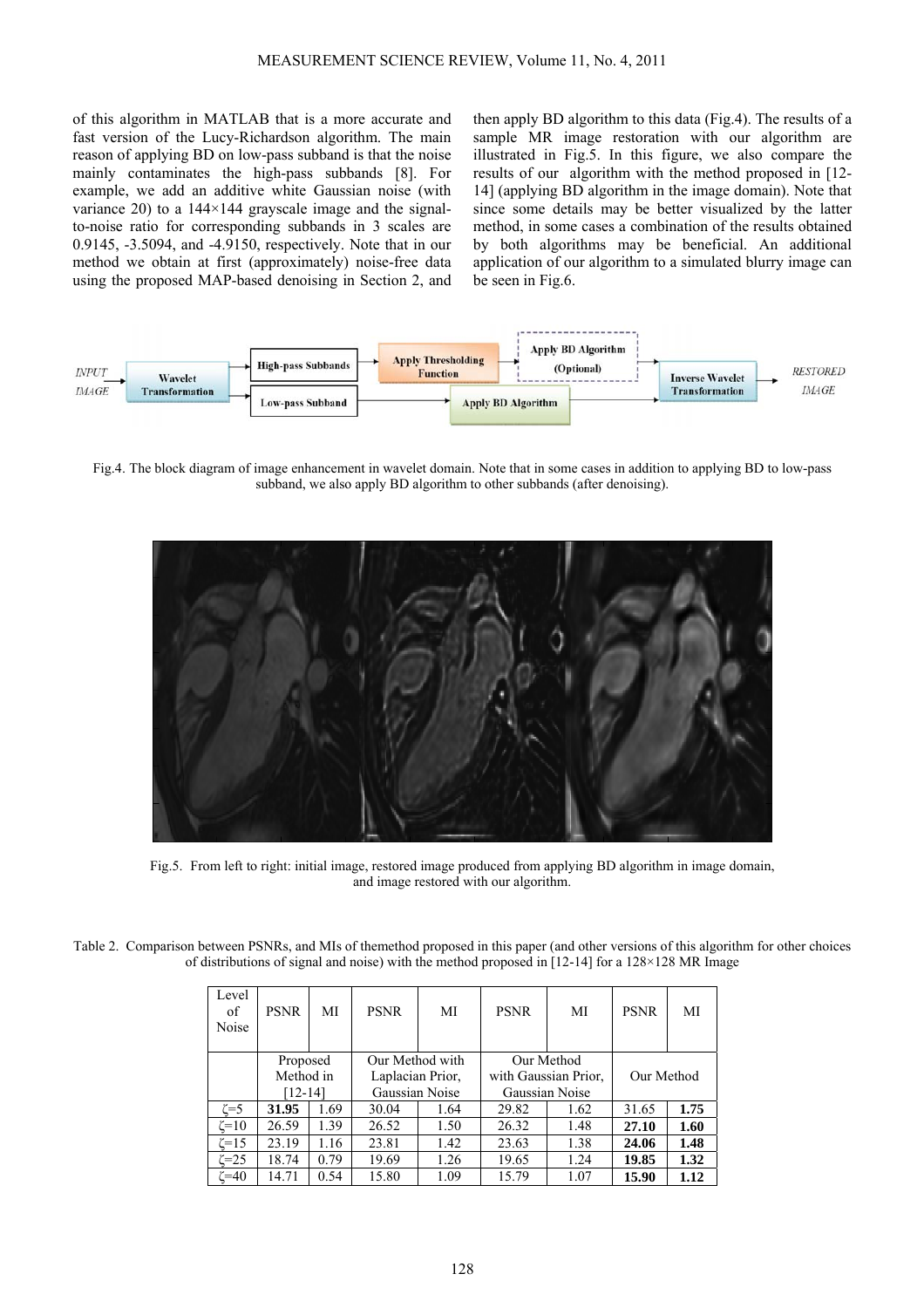

Fig.6. Left image: initial data. Right image: restored image with our algorithm.

A proper way of carrying out the performance test is to start out with a clean ground truth image, then add noise to it based on a realistic distribution from MRI, use the different algorithms to improve image quality and then compute the mean square error (or an equivalent metric, e.g., mutual information) between the ground truth image and the noisy and deblurred images. For this reason we use a 128×128 image and contaminate it with Rician noise with different levels and apply a Gaussian point spread function (PSF) on it to simulate a blurry and noisy MR image (usually PSF is modeled as a low-pass filter [28], however we also tested our algorithm for box-type,  $45^{\circ}$  rotated box-type and inverse-quadratic blur functions and similar results were obtained). Then we use our algorithm for visual quality improvement and compare the results with the method proposed in [12-14] in terms of peak signal-to-noise (PSNR) ratio and mutual information (MI). The results are concluded in Table 2. Note that in this table we also show the effect of the choice of the statistical distributions for signal and noise on the performance of our algorithm. From the results it is clear that our algorithm mostly outperforms the others. In addition, we can derive that wavelet-based methods have better results than image-based methods especially for the presence of high level of noise. Note that for low level of noise, the method proposed in [12-14] has higher PSNR (but lower MI). The main reason is that the initial assumption in our method is using Rayleigh distribution for noise that is true only for high level of noise.

As we explained in Figure 4, in some cases it is better to use BD also in the high-pass subband. Figure 7 shows the effect of using the deconvolution in high-pass subband. Medical images are also characterized by another parameter - contrast to noise ratio (CNR) defined as

$$
CNR = \frac{|\mu_{ROI1} - \mu_{ROI2}|}{\sigma} \tag{12}
$$

where  $\mu_{\text{ROI}}$  is the mean signal value computed for a small region of interest (ROI). The noise standard deviation *σ* is computed from a large region outside the object, which represents the background noise. In Fig.7, we also compare the SNRs and CNRs of original and enhanced images. For original image, SNR for ROI1 is 34.68 and for ROI2 is 36.88 and CNR is 2.2 while for the enhanced image, SNR

for ROI1 is 140.99 and for ROI2 is 131.80 and CNR is 9.19. This results show the gain in SNR without losing CNR. In this paper the BD is performed in the wavelet domain to avoid noise in the image domain. To show advantages of this approach we compare it with using the deconvolution algorithm in the image domain after performing the denoising. The obtained CNR for the proposed image in Fig.7 after performing soft thresholding in the discrete complex wavelet domain and then applying the Lucy-Richardson algorithm is 8.63 that confirm the effectiveness of our algorithm.

# 5. CONCLUSION

This paper presents a new fast denoising method in the discrete complex wavelet domain. We use maximum a posteriori estimator based on a local Laplace prior and Rayleigh noise and obtain a new spatially adaptive wavelet based denoising algorithm. We implement our algorithm for visual quality improvement of low SNR MR images and obtain denoised images while preserving the main features of clean images such as edges. For those cases in which the input image is also blurred, we complete our algorithm by applying a blind deconvolution algorithm to appropriate wavelet subbands (after denoising) and obtain the final restored data.

We can use more complicated prior distributions for clean data in the wavelet domain (e.g., see [19] for an extension to mixture prior) and better blind deconvolution algorithms to obtain better results. We can also extend this work for other applications such as super resolution reconstruction in MRI.



Fig.7. The effect of using BD in high-pass subband (in Figure 4) for a noisy MR image. Left image shows the initial image, the middle image shows the produced image using only BD in lowpass subband and the right image illustrates the results of using BD in all wavelet subbands. For left image SNR for ROI1 is 34.68 and for ROI2 is 36.88 and CNR is 2.2 while for the last image SNR for ROI1 is 140.99 and for ROI2 is 131.80 and CNR is 9.19.

#### **REFERENCES**

- [1] Vojtíšek, L., Frollo, I., Valkovič, L., Gogola, D., Juráš, V. (2011). Phased array receiving coils for low field lungs MRI: Design and optimization. *Measurement Science Review,* 9, 61-67.
- [2] Song Huettel, A.W., McCarthy, G. (2009). *Functional Magnetic Resonance Imaging,* 2nd ed. Sunderland, MA: Sinauer Associates, Inc.